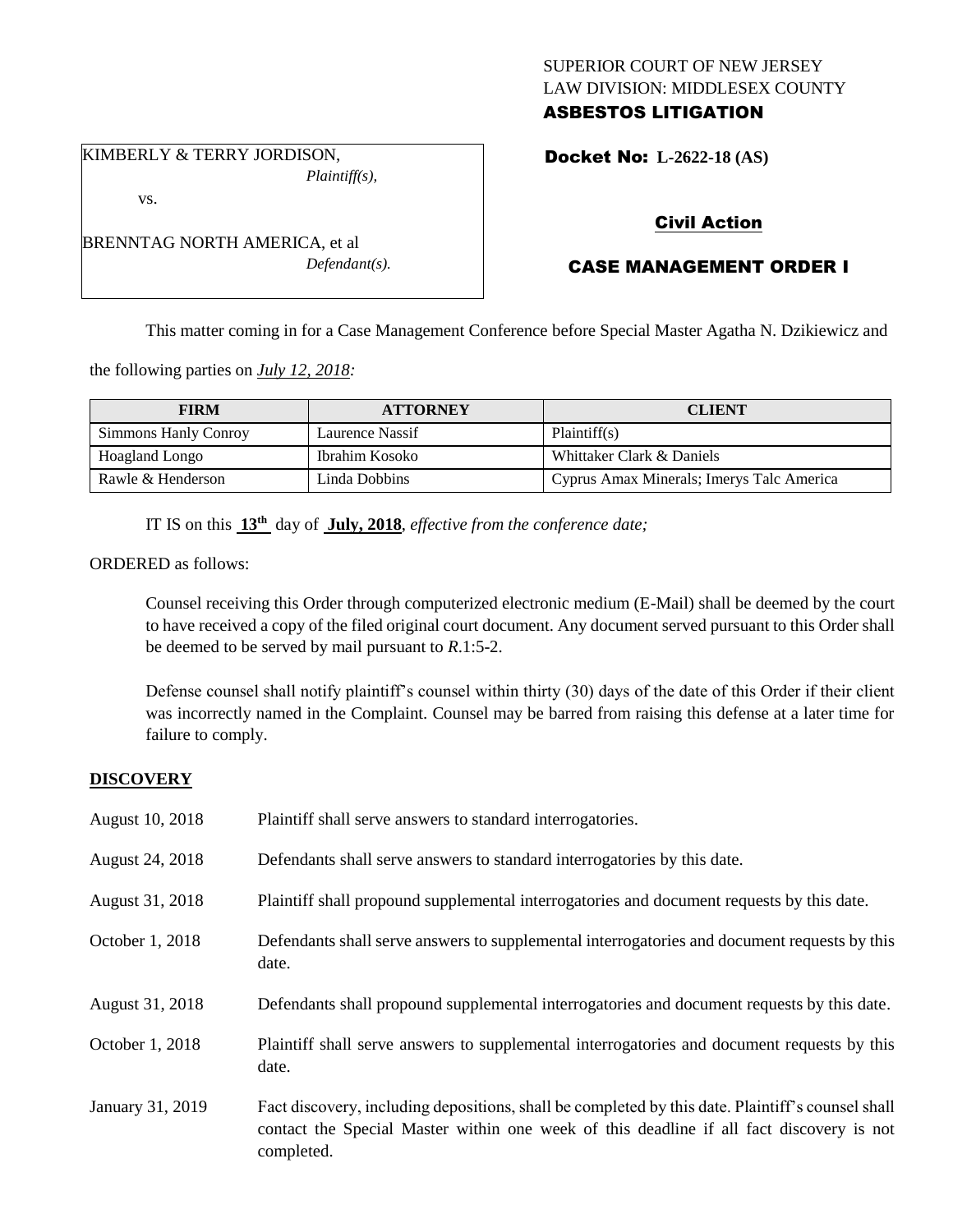### January 31, 2019 Depositions of corporate representatives shall be completed by this date.

## **EARLY SETTLEMENT**

March 1, 2019 Settlement demands shall be served on all counsel and the Special Master by this date.

## **SUMMARY JUDGMENT MOTION PRACTICE**

- March 1, 2019 Plaintiff's counsel shall advise, in writing, of intent not to oppose motions by this date.
- March 15, 2019 Summary judgment motions shall be filed no later than this date.
- April 12, 2019 Last return date for summary judgment motions.

### **MEDICAL DEFENSE**

| August 10, 2018   | Plaintiff shall serve executed medical authorizations (along with answers to interrogatories)<br>by this date.                                                                                                                                           |
|-------------------|----------------------------------------------------------------------------------------------------------------------------------------------------------------------------------------------------------------------------------------------------------|
| August 10, 2018   | Plaintiff shall serve a diagnostic medical report and any medical records in plaintiff's<br>possession by this date.                                                                                                                                     |
| February 28, 2019 | Plaintiff shall serve medical expert reports by this date.                                                                                                                                                                                               |
| February 28, 2019 | Upon request by defense counsel, plaintiff is to arrange for the transfer of pathology specimens<br>and x-rays, if any, by this date.                                                                                                                    |
| May 17, 2019      | Defendants shall identify its medical experts and serve medical reports, if any, by this date. In<br>addition, defendants shall notify plaintiff's counsel (as well as all counsel of record) of a<br>joinder in an expert medical defense by this date. |

## **LIABILITY EXPERT REPORTS**

- February 28, 2019 Plaintiff shall identify its liability experts and serve liability expert reports or a certified expert statement by this date or waive any opportunity to rely on liability expert testimony.
- May 17, 2019 Defendants shall identify its liability experts and serve liability expert reports, if any, by this date or waive any opportunity to rely on liability expert testimony.

### **ECONOMIST EXPERT REPORTS**

- February 28, 2019 Plaintiff shall identify its expert economists and serve expert economist report(s), if any, by this date or waive any opportunity to rely on economic expert testimony.
- May 17, 2019 Defendants shall identify its expert economists and serve expert economist report(s), if any, by this date or waive any opportunity to rely on economic expert testimony.

### **EXPERT DEPOSITIONS**

June 10, 2019 Expert depositions shall be completed by this date. To the extent that plaintiff and defendant generic experts have been deposed before, the parties seeking that deposition in this case must file an application before the Special Master and demonstrate the necessity for that deposition.

 $\_$  ,  $\_$  ,  $\_$  ,  $\_$  ,  $\_$  ,  $\_$  ,  $\_$  ,  $\_$  ,  $\_$  ,  $\_$  ,  $\_$  ,  $\_$  ,  $\_$  ,  $\_$  ,  $\_$  ,  $\_$  ,  $\_$  ,  $\_$  ,  $\_$  ,  $\_$  ,  $\_$  ,  $\_$  ,  $\_$  ,  $\_$  ,  $\_$  ,  $\_$  ,  $\_$  ,  $\_$  ,  $\_$  ,  $\_$  ,  $\_$  ,  $\_$  ,  $\_$  ,  $\_$  ,  $\_$  ,  $\_$  ,  $\_$  ,